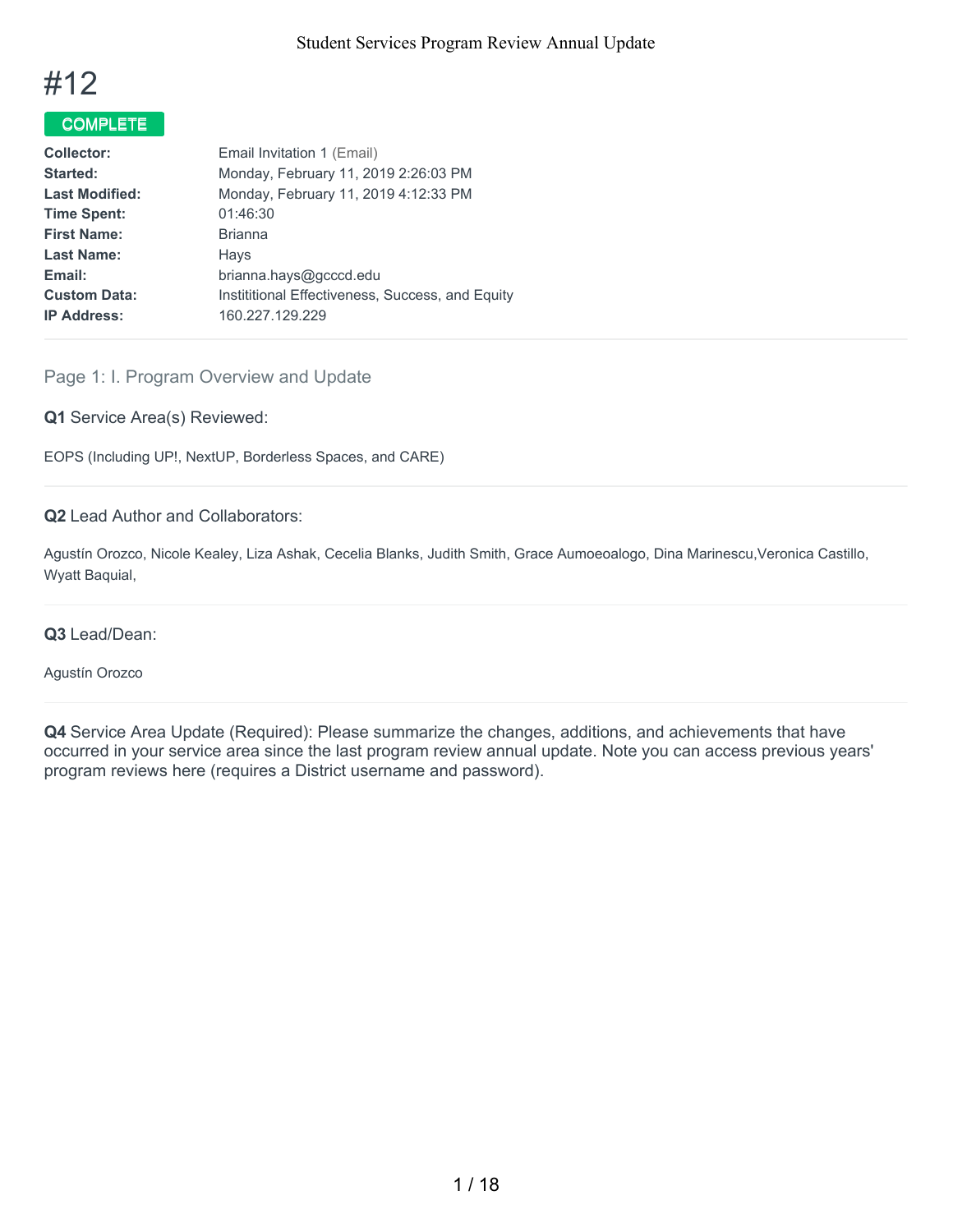During the 2017-18 academic year, the Cuyamaca College EOPS program was at the tail end of several years of transition and reorganization. In 2016-17, EOPS phased out old positions and implemented a new program structure. The reorganization resulted in an expansion of the role of the Assistant Dean of EOPS/CARE into a new Associate Dean of Student Services and Special Programs overseeing categorical programs at Cuyamaca College: EOPS/CARE; DSPS; and CalWORKs. The new Associate Dean was hired in February 2018 and reported to Dean of Counseling Services. The reorganization also created a new Program Specialist position that works with both CARE and EOPS. This was a temporary position that became permanent in the spring of 2018. The EOPS Student Services Specialist position was also vacant, and a permanent hire was also made in the spring of 2018. Finally, a new Faculty Counselor Position was approved for EOPS\CARE and that position was also filled in the spring of 2018. Lastly, the NextUP program lost a full time counselor, and a fulltime EOPS counselors moved into the coordinator role part time. Lastly, as part of further restructuring at Cuyamaca College, in the fall of 2018 the Associate Dean position was moved from the Dean of Counseling Services to Vice President of Student Services. This shift will continue to support the hard work and efforts the categorical programs have done and will continue to do, and increase visibility, collaboration and support in many facets.

The transition and reorganization experienced by EOPS had little to no effect on the number of students we served during the academic year 2017-18. During this period, EOPS served 1,102 students, this was a 7.2% increase from the previous year. This continues to be an achievement for the EOPS office because we continue to help the campus increase access and retention for low-income, first generation students here at Cuyamaca College therefore assisting the campus to increase the FTES. Other student achievements include:

• 63.6% of EOPS students completed 12 or more units in fall 2017, compared to 25.9% of all other students. 63.8% of EOPS students completed 12 or more units in spring 2018, compared to 27.0% of all other students.

• 68.4% of EOPS students had a GPA of 3.0 or higher in fall 2017 and 70.3% had a GPA of 3.0 or higher in spring 2018. The 2018-19 academic year also brought other changes and achievement to the EOPS office. The current and new classified staff and faculty met regularly to go over program procedures and policies to clarify and refine what was already being done. EOPS staff, faculty, and student hourlies attended two full day retreats to go over policies and brainstorm new program ideas. Our EOPS team collaborations resulted in a new database to track student participation and status, as well as a thorough review of forms and files to streamline the process of organizing 1,000+ files and all the forms in each file. We also tackled the EOPS application, which transitionec from a strictly paper application to an electronic "fillable" form that was printed and returned, to a fully online application. This was a major accomplishment for our department and will continue to make it easier and faster for students to apply and find out the status of their application. Even something as simple as acquiring a card reader to help us read gas card numbers has helped us create a more organized and streamlined process and creates a better student experience as they come to our office to get their cards.

The physical space of EOPS was also another area of focus and achievement. This last year we focused on organizing EOPS and cleaning up in different ways. Storage has been an issue for our department and with the help of the CalWORKs program, we were able to get large storage cabinets to help with storing bulk program related items. We cleaned up cubicles, file cabinets etc. throughout the office and got rid of many items we no longer needed. CalWORKs was also able to buy new computers for all staff and faculty as well as a scanner/printer. These have been a huge help for the program and services we offer. During this period EOPS and Financial Aid were also approved to get an update in our physical space. Plans are in the works for new signage, building awnings as well as an update to the front counter area (more space, new counters and paint!).

Other Achievements and changes include receiving an achievement grant from the Grossmont Cuyamaca Community College District Foundation to continue working with former foster youth. Collaborations with other campus departments have also been crucial to our success. In this last year we have continued working with the Student Health Center, Financial Aid, and Student Affairs to create greater student access to CalFresh services and provide food to those challenged by food insecurity. In 2018-19 we also formed a new partnership with the Pathway Academy Program to share an adjunct counselor that teaches for the Pathway program and works directly with Pathway/EOPS students. Second year Pathway students have also been encouraged to apply for EOPS to continue receiving support as they make their way toward achieving their academic goals. This blending of programs will continue to maintain high EOPS participation numbers while supporting student achievement in academic and social goals. EOPS has also been at the forefront of creating a stronger partnership with both DSPS and CalWORKs. All three departments held a joint Special Programs retreat in the summer of 2018 to create community as well as discuss ways to collaborate while working with students in more than one program.

Page 2: II. Student Learning Outcomes/Student Services Outcomes Assessment Reflection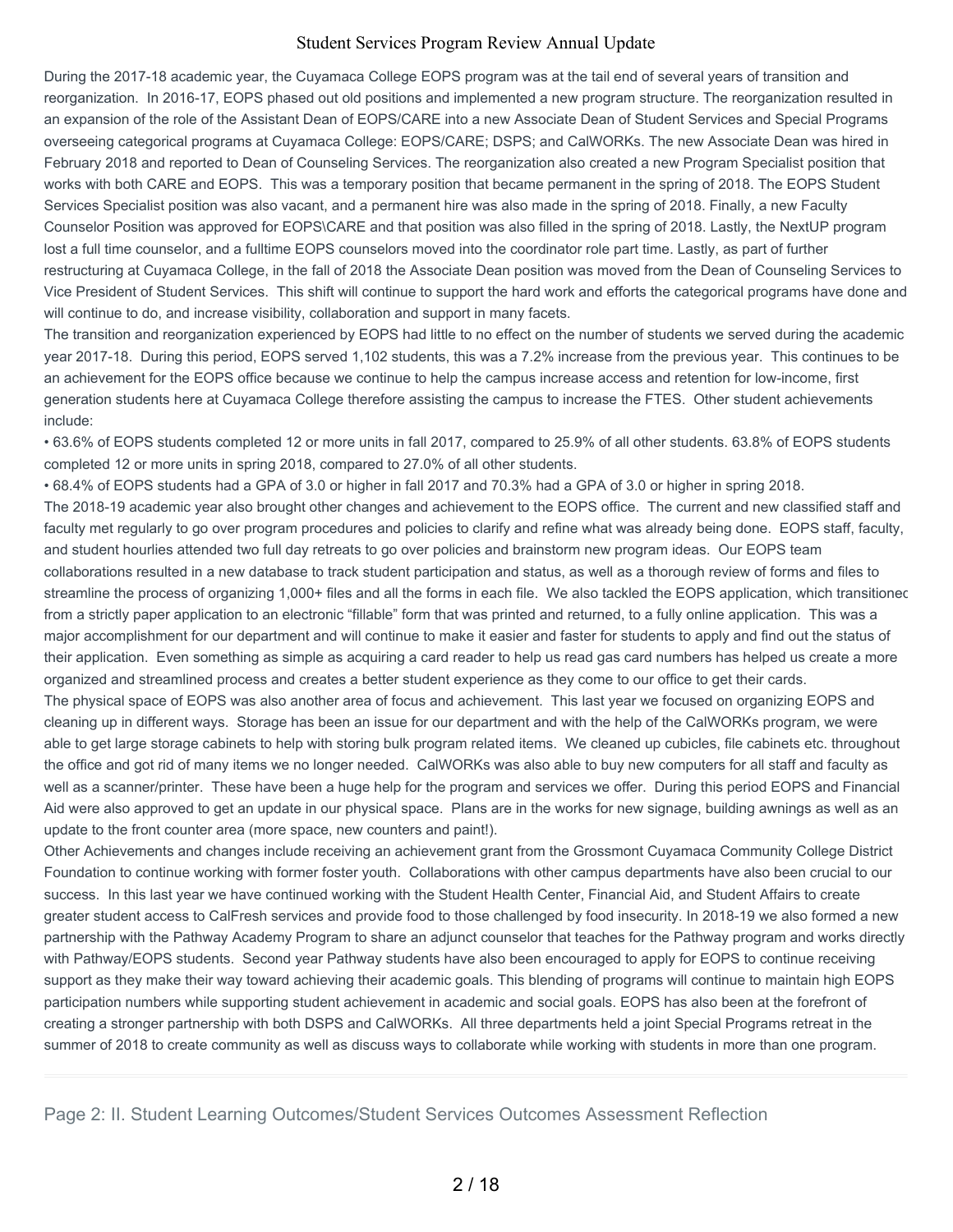**Q5** Please provide a summary of your service area's student learning outcome (SLO) and student services outcome (SSO) assessment efforts and findings from 2017/18. For assistance locating assessment information stored in TracDat, please contact the Institutional Effectiveness, Success, and Equity Office at brianna.hays@gcccd.edu.

•First, as a result of attending the EOPS orientation, students will be able to identify three program requirements for success.

•Second, 75 out of 100 EOPS students will be able to identify their educational goal.

**Q6** OPTIONAL: Please use the button below to upload any additional/supporting documentation (in Word or PDF format) for the above question.

#### **Fall 2018 Orientation Analytics.pdf (336.9KB)**

**Q7** How did (or will) your service area use its 2017/18 SLO and SSO assessment findings to advance student success and improve services to students?

The original thought regarding assessing new EOPS students at the EOPS Orientation was to assess their understanding of our program and services as they were beginning their time with us. The four questions asked are listed below:

- How well do you know the support services that are provided by EOPS?
- How well do you know the eligibility criteria for EOPS?
- How well do you know what is expected in the Mutual Responsibility Contract?
- How well do you know what you need to do to be successful in EOPS and at Cuyamaca College?

The results of the pre and post-tests seem to show that students understand our programs, services and criteria. The results though, are mixed and have not been used to improve our services in the way intended. Some factors for this have to do with language barriers of our new students and their understanding of the questions. We found that administering a two-part (pre and post orientation) during an orientation, which includes a lengthy and dense power point presentation as well as signing the Mutual Responsibility Contract, and giving out school supplies was a lot at once. Students generally had a lot of questions about the survey and gave us the impressions that they were not always clear about what they were filling out. We do not feel this is the best way to assess students and will be looking at other ways to gage students regarding our programs and services and help us understand where the gaps in knowledge might be.

**Q8** OPTIONAL: Please use the button below to upload any additional/supporting documentation (in Word or PDF format) for the above question.

**Respondent skipped this question**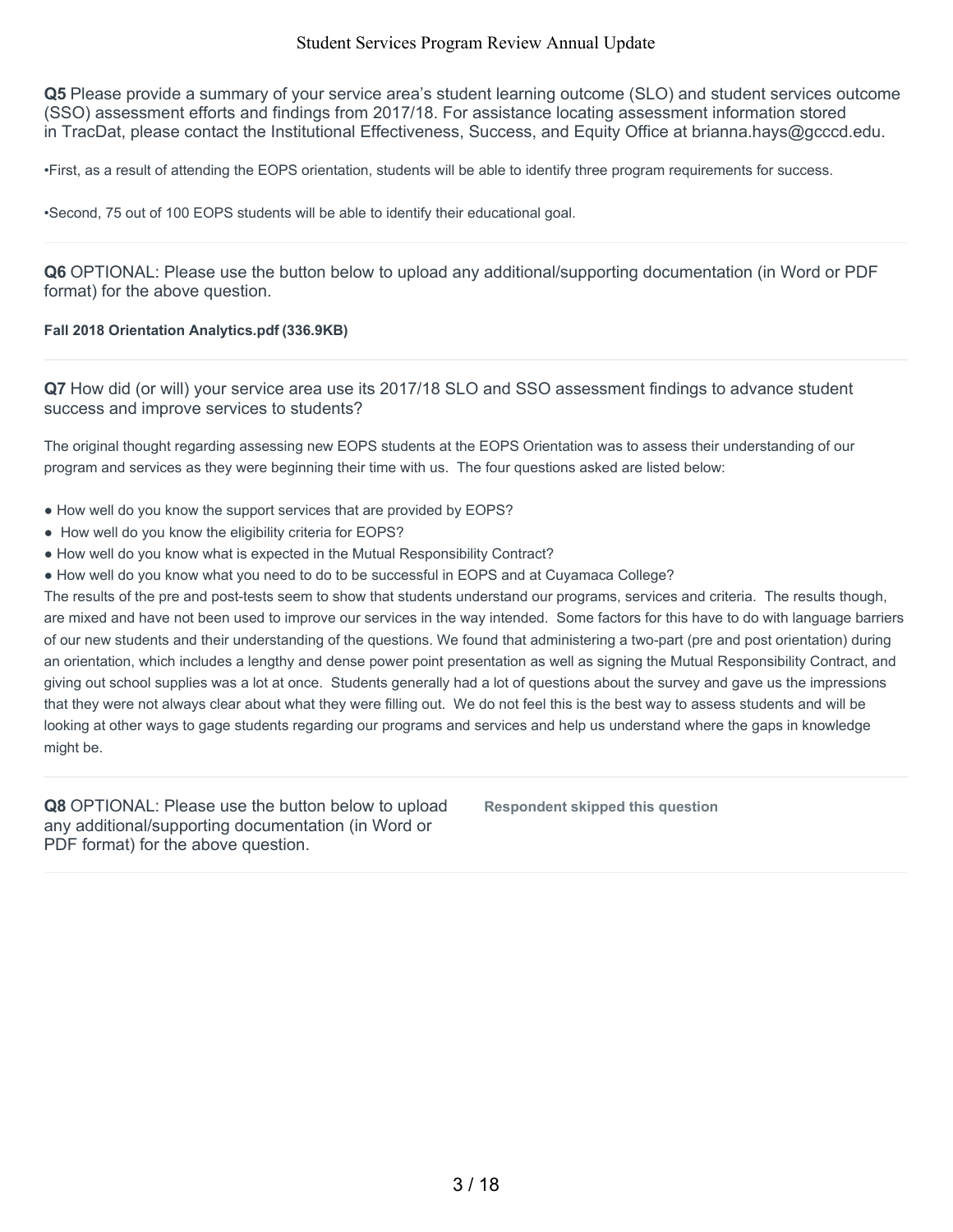### **Q9** What are your service area's assessment plans (i.e., which SLOs and/or SSOs will be assessed) for 2018/19?

EOPS does not plan to keep the same SSOs for the upcoming review period. Whatever assessment we create, we'd like to use clear language and possibly translate into Arabic so students can provide richer responses. We are also looking to have an electronic version so that responses can be tabulate and analyzed more efficiently. In addition, this semester EOPS in conjunction with the department of Institutional Effectiveness, Success, and Equity developed an end of the semester satisfaction survey that was sent out at the end of fall 2018 and yielded 333 results out of 700+ students who were in the program. This short 10 question survey gave us a clear picture of what worked during the fall semester 2018 and what we could improve upon. In general students' responses were very positive. The survey was taken by students who had previously participated in EOPS (59%) and students who were participating for the first time (41%). The benefits that students seemed to find the most helpful were gas cards (82%) and book cards (89%). When asked what services students found most valuable, students responded with such things as Counseling services (Comments such as "EOPS all aspects including counseling, school supplies, staff cooperation are valuable.") and book cards ("I appreciate the Gift cards that allows me to purchase or rent textbooks. It takes the stress from worrying about how to complete assignments without the text."). When asked about recommendation for improvement for EOPS, most students stated that EOPS was doing good work. There were a number of students who suggested we give out more services such as the amount of book cards or gas cards ("Maybe add more money to the gift cards since technically some books are more expensive to purchase and I don't want to spend too much money on books.") or the frequency in which we give financial resources out ("More financial support if possible. The program takes stress off of the students' shoulders and allows us to focus on school."). Lastly some had clear suggestions regarding our counseling services ("I would recommend that the counselors have a list of questions to ask the students when they come in, because 'what do you need help with' is not the best question."). The survey results will be tabulated, and a report will be given to staff to analyze and consider where changes can be made. The EOPS advisory board will also receive a copy so that we can get feedback and suggestions as well. A copy the results will be attached to this section.

**Q10** OPTIONAL: Please use the button below to upload any additional/supporting documentation (in Word or PDF format) for the above question.

**EOPS Student Survey 2018 - Responses \_ SurveyMonkey.pdf(574.2KB)**

Page 3: III. Student Achievement and Institutional Effectiveness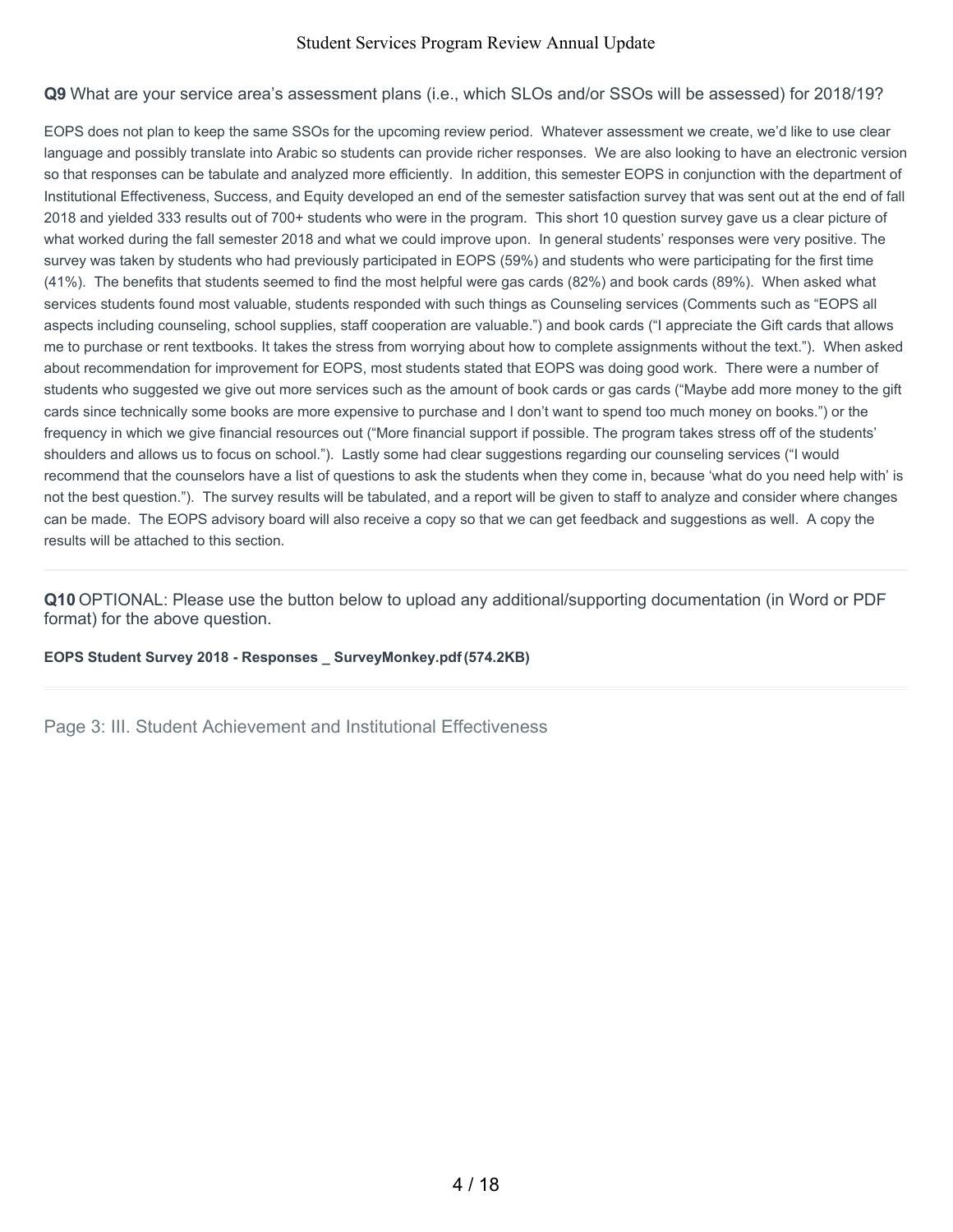**Q11** Please review any research data and/or reports for your service area and summarize the findings and implications for practice.

1. Please review any research data and/or reports for your service area and summarize the findings and implications for practice.

EOPS is an overarching umbrella of programs that were initially created through social justice actions to address the needs of students who were underrepresented in higher education (low-income, first-generation, historically underrepresented students, etc.). The smaller program within EOPS are:

#### UP!

UP! assists students who are current and former foster youth, homeless youth, and youth raised in guardianship/kinship care. The program provides a comprehensive network of resources and support that helps to strengthen the capacity for students to obtain a college education.

#### NextUP

NextUp provides eligible current and former foster youth students with "above and beyond" services to help them overcome the extra obstacles that inhibit the completion of an associate's degree, certificate, or four year transfer.

#### Borderless Spaces

Borderless Spaces is designed to help undocumented students succeed in college. This program provides students the comfort and ease of getting a college education while providing resources and maintaining confidentiality. In order to support students through their academic journey

### CARE

CARE is designed for single parent students who themselves or their child receive CalWORKs/TANF assistance from the County of San Diego and are in EOPS. The program helps single parent students acquire the education, training and marketable skills needed to transition from welfare dependency to employment and eventual self-sufficiency for their families.

Therefore, EOPS is committed to promoting access and success for the students we serve. EOPS is required to recruit students who are faced with economically, educationally, and social disadvantages. Students who meet our eligibility requirements are diverse in many way such as serving students that have ESL or other developmental needs, and/or are racially and ethnically underrepresented. EOPS at Cuyamaca College continues to contribute to equity and student achievement. We meet on a regular basis as a staff to assess current and new approaches to serves this dynamic population of students. One of our future goals is to work with Dreamers, undocumented, and AB540 students and support the college in overall efforts.

In 2017-18 Cuyamaca served between 8-9% of the campus. We worked with more female students (66-67%) than males students (32- 34%). Our population of students tends to trend toward older students (29-30% were 40 or older) and those between the age of 20-24 (26-27%). A majority of students in our program are interested in a degree and or would like to transfer (69 %)!

**Q12** OPTIONAL: Please use the button below to upload any additional/supporting documentation (in Word or PDF format) for the above question.

### **All EOPS Programs Comparison Report - 2018.pdf(88.4KB)**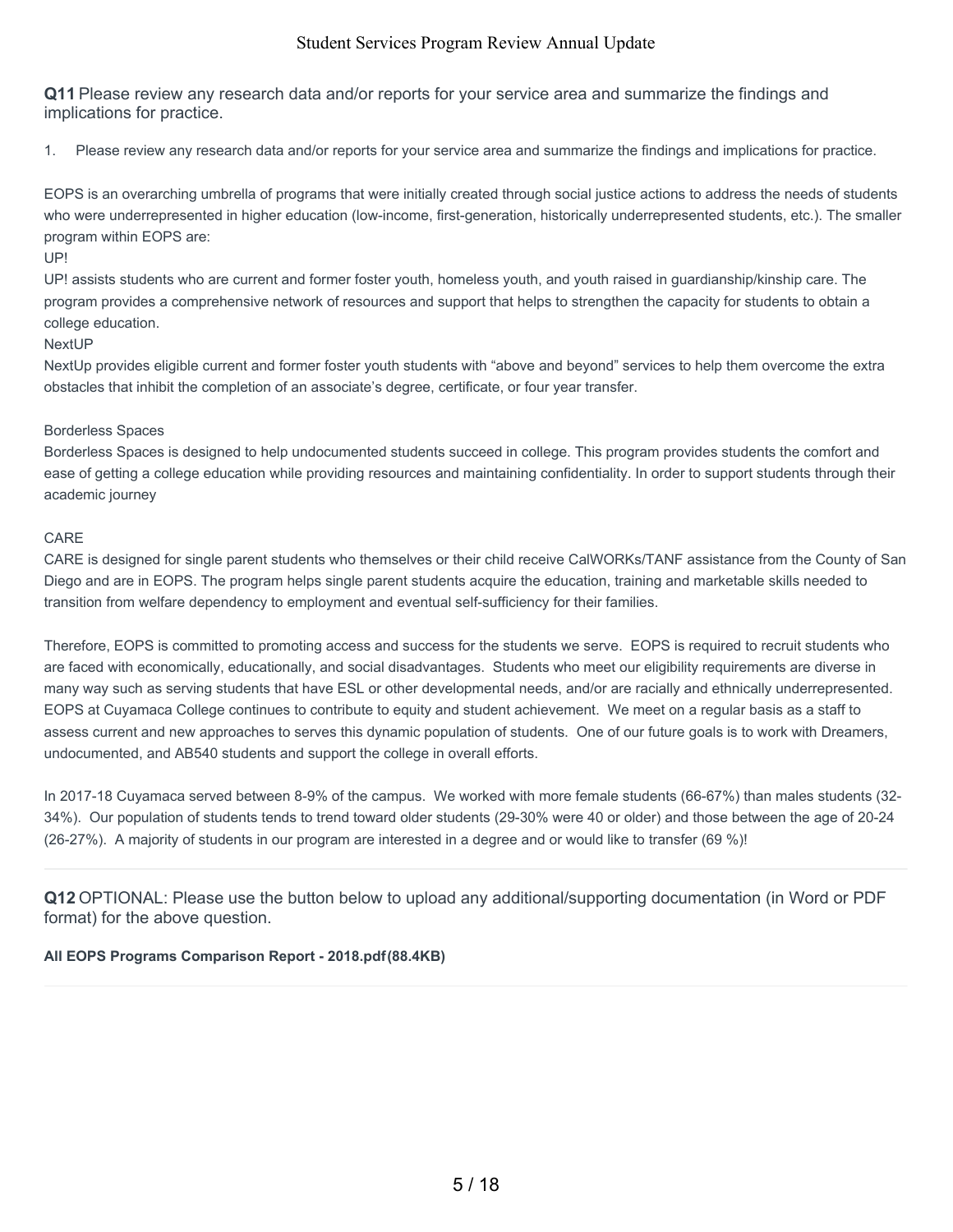**Q13** What steps will the service area take to improve services and/or outcomes (e.g., course success, persistence, degree/certificate completion, or transfer) for the College's disproportionately impacted student groups?To access a detailed report on the College's equity data, click here. To access college-wide student demographic and outcome data, click here.

According to the college demographics and as has been consistent with past years, the program male students are underserved by our program. In this last program cycle, African American (3-4%) and Asian (3-4%) students continue to be underrepresented. African American students are a group we would like to continue recruiting and serving in our programs due to college data suggesting lower retention rates and lower course success rates in comparison to other students. Another trend that has been consistent for the last few years is the higher number of Middle Eastern students we serve, due to several factor such as the a high influx of Chaldeans in the local community. These students are reflected in the White non-Hispanic category (71.6%). Appropriate levels of staffing will continue to assist balancing the demographic composition of students served as well as creating a greater balance of staff available to serve a higher number of students. We need to continue our efforts in recruiting underserved population (i.e. African American, Native American and Asian Students), while balancing the needs of ESL and Middle Eastern students. We have also been improving our intake process, electronic needs, and physical space that is beginning to create a welcoming environment for all students. We will continue to work with Outreach and Pathway Academy to attend more local community and High School events in order to get more students from these populations to apply and become a part of our program.

**Q14** OPTIONAL: Please use the button below to upload any additional/supporting documentation (in Word or PDF format) for the above question.

**Respondent skipped this question**

Page 4: IV. Previous Goals: Update (If Applicable)

**Q15** Would you like to provide an update for your previous program review goal(s)?

**Yes**

## Page 5: Previous Goal 1

### **Q16** Previous Goal 1:

Work with administration to support and institutionalize services for UP! former foster youth, to be housed in EOPS, but not to be solely supported by EOPS.

| <b>Q17</b> Link to College Strategic Goal(s):                                              | <b>Basic Skills</b><br><b>Acceleration</b><br><b>Student Validation and</b><br><b>Engagement</b> |
|--------------------------------------------------------------------------------------------|--------------------------------------------------------------------------------------------------|
| <b>Q18 Goal Status</b>                                                                     | In Progress                                                                                      |
| Q19 How was the goal evaluated? If the goal is "in<br>progress," how will it be evaluated? | <b>Respondent skipped this question</b>                                                          |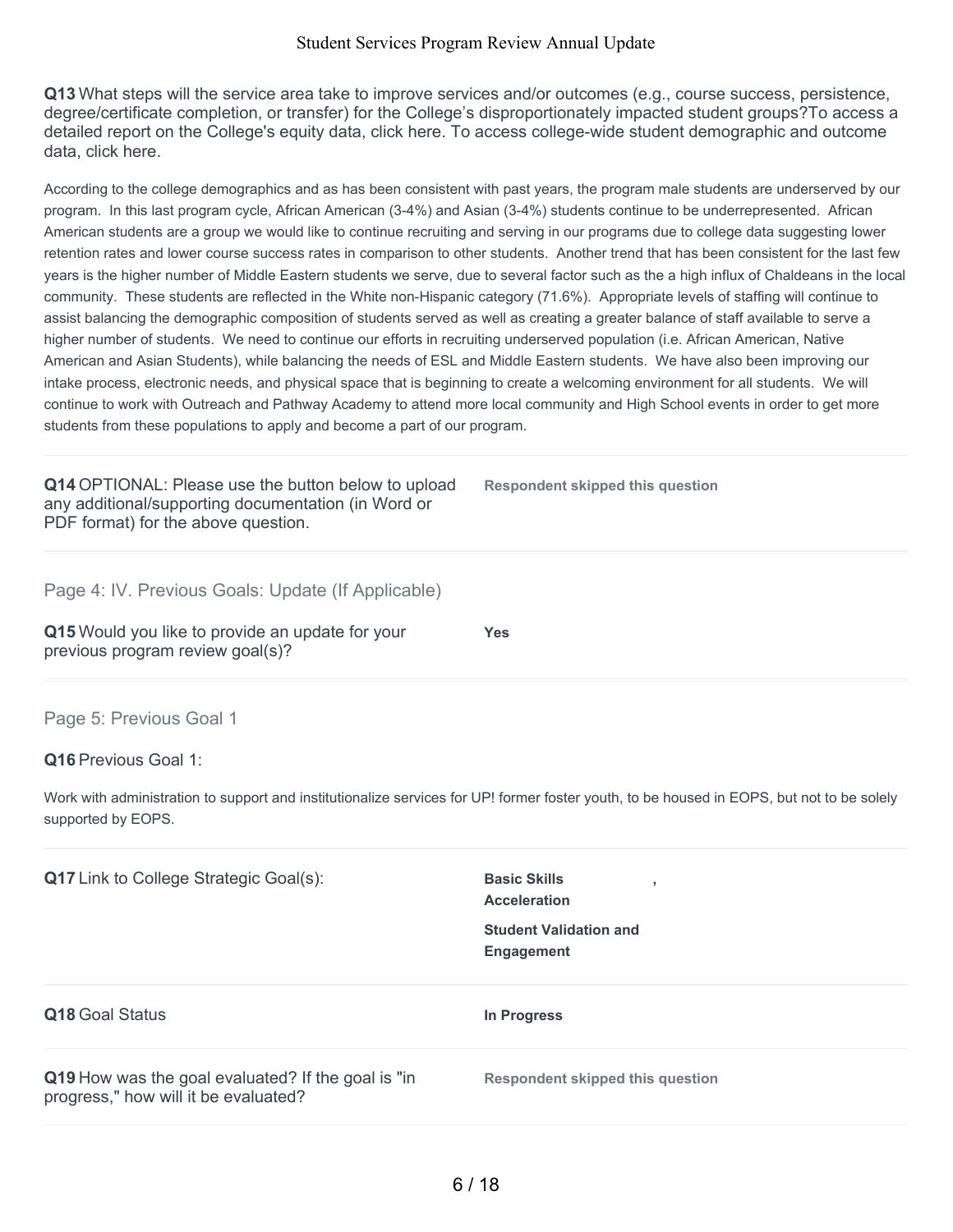**Q20** Please provide the rationale for this goal:

The UP! Program has supported the college mission by providing a comprehensive range of support services for outreach, access, student development, and multicultural activities. This is in-line with the campus strategic goals of Acceleration, Guided Pathways and Student Validation and Engagement. As we continue to refine the program, we plan to continue recruiting students, and seek to offer comprehensive services and support.

### **Q21** Please provide the goal action steps for the year (previously "Activities"):

Seek the funds for direct services to students in the form of book vouchers, gas cards and bus passes.

The NextUP Program Assistant worked on an evaluation for current students to evaluate their experience and help us provide better services.

**Q22** \*\*OPTIONAL\*\* Previous Goal 1 Additional Documentation: If you have any additional documentation you would like to include in relation to this goal, please use the "Upload" button below. You can upload a Word document or PDF file.

**Q23** Do you have another goal to update? **Yes**

Page 6: Previous Goal 2

**Q24** Previous Goal 2:

Goal 2: Work with administration to support and institutionalize services for undocumented students, to be housed in EOPS, but not to be solely supported by EOPS.

| Q25 Link to College Strategic Goal(s):                                                  | <b>Basic Skills</b><br>п,<br><b>Acceleration</b><br><b>Guided Student</b><br>$\overline{\phantom{a}}$<br><b>Pathways</b><br><b>Student Validation and</b><br><b>Engagement</b> |
|-----------------------------------------------------------------------------------------|--------------------------------------------------------------------------------------------------------------------------------------------------------------------------------|
| Q26 Goal Status                                                                         | <b>Respondent skipped this question</b>                                                                                                                                        |
| Q27 How was the goal evaluated? If the goal is "in progress," how will it be evaluated? |                                                                                                                                                                                |

In this next year we plan to evaluate current students to gain more information regarding their experience and to help us provide better services.

**Respondent skipped this question**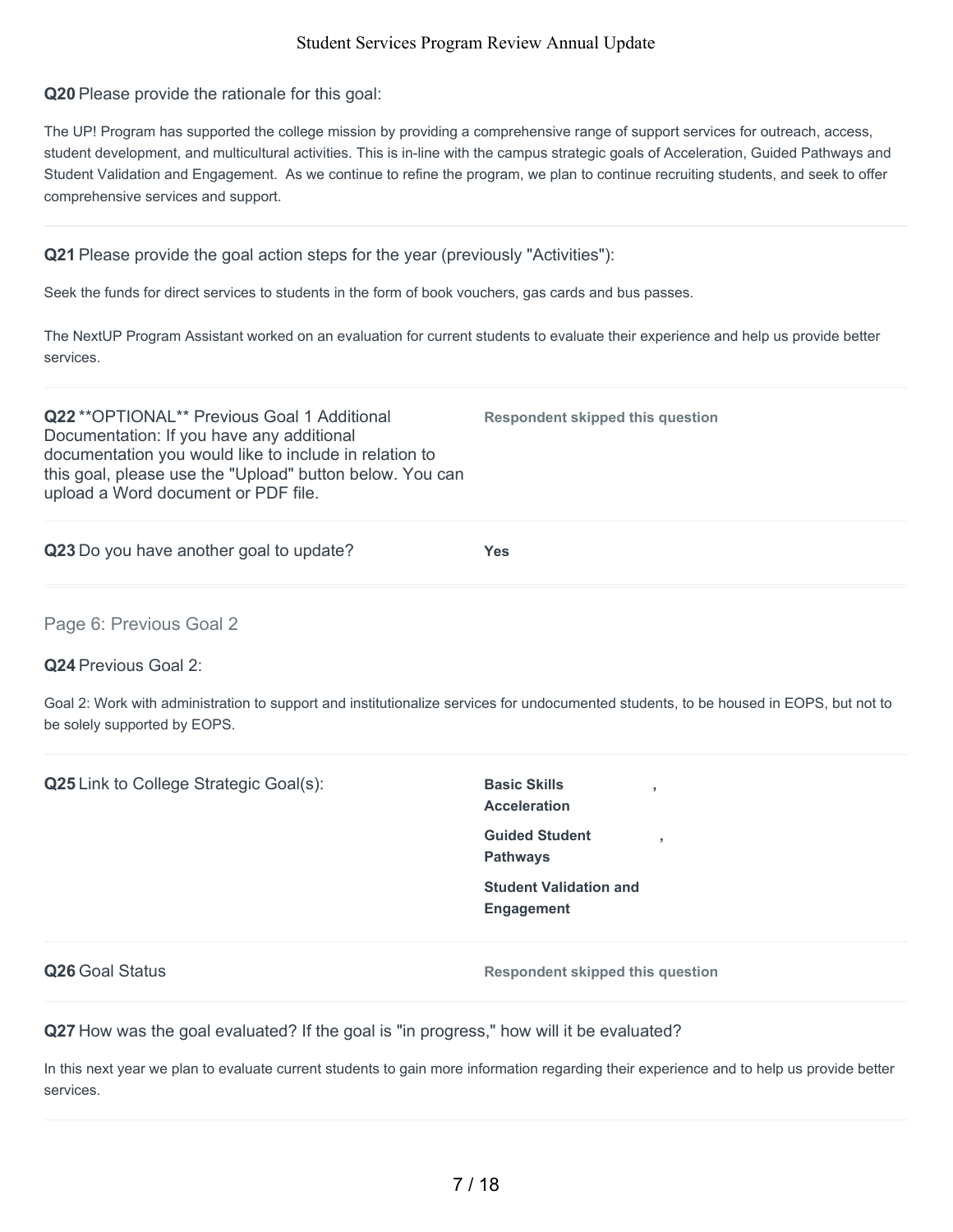**Q28** Please provide the rationale for this goal:

The Borderless Spaces Program has supported the college mission by providing a comprehensive range of support services for outreach, access, student development, and multicultural activities. This is in-line with the campus strategic goals of Acceleration, Guided Pathways and Student Validation and Engagement. As we continue to refine the program, we plan to continue recruiting students, and seek to offer comprehensive services. We hope to partner with several campus departments such as Admissions and Records and well as Student Equity to provide support for students and refer to appropriate on and off campus resources.

## **Q29** Please provide the goal action steps for the year (previously "Activities"):

EOPS has begun working with the Associate Dean of Institutional Effectiveness, Success, and Equity to initiate a process of providing comprehensive services that begin at the A&R Office, then continue at EOPS office where resources and support are identified. We will also continue to seek the funds for direct services to students in the form of book vouchers, gas cards and bus passes.

**Respondent skipped this question**

**Q30** \*\*OPTIONAL\*\* Previous Goal 2 Additional Documentation: If you have any additional documentation you would like to include in relation to this goal, please use the "Upload" button below. You can upload a Word document or PDF file.

**Q31** Do you have another goal to update? **Yes**

Page 7: Previous Goal 3

**Q32** Previous Goal 3:

Goal 3: Institute personal development courses(s) specific to foster youth, CARE and EOPS students in order to develop a cohort mode for the program to increase retention.

| Q33 Link to College Strategic Goal(s):                                                  | <b>Basic Skills</b><br>٠<br><b>Acceleration</b>    |  |
|-----------------------------------------------------------------------------------------|----------------------------------------------------|--|
|                                                                                         | <b>Guided Student</b><br>٠<br><b>Pathways</b>      |  |
|                                                                                         | <b>Student Validation and</b><br><b>Engagement</b> |  |
| Q34 Goal Status                                                                         | In Progress                                        |  |
| Q35 How was the goal evaluated? If the goal is "in progress," how will it be evaluated? |                                                    |  |
| Course evaluations will be done to measure effectiveness.                               |                                                    |  |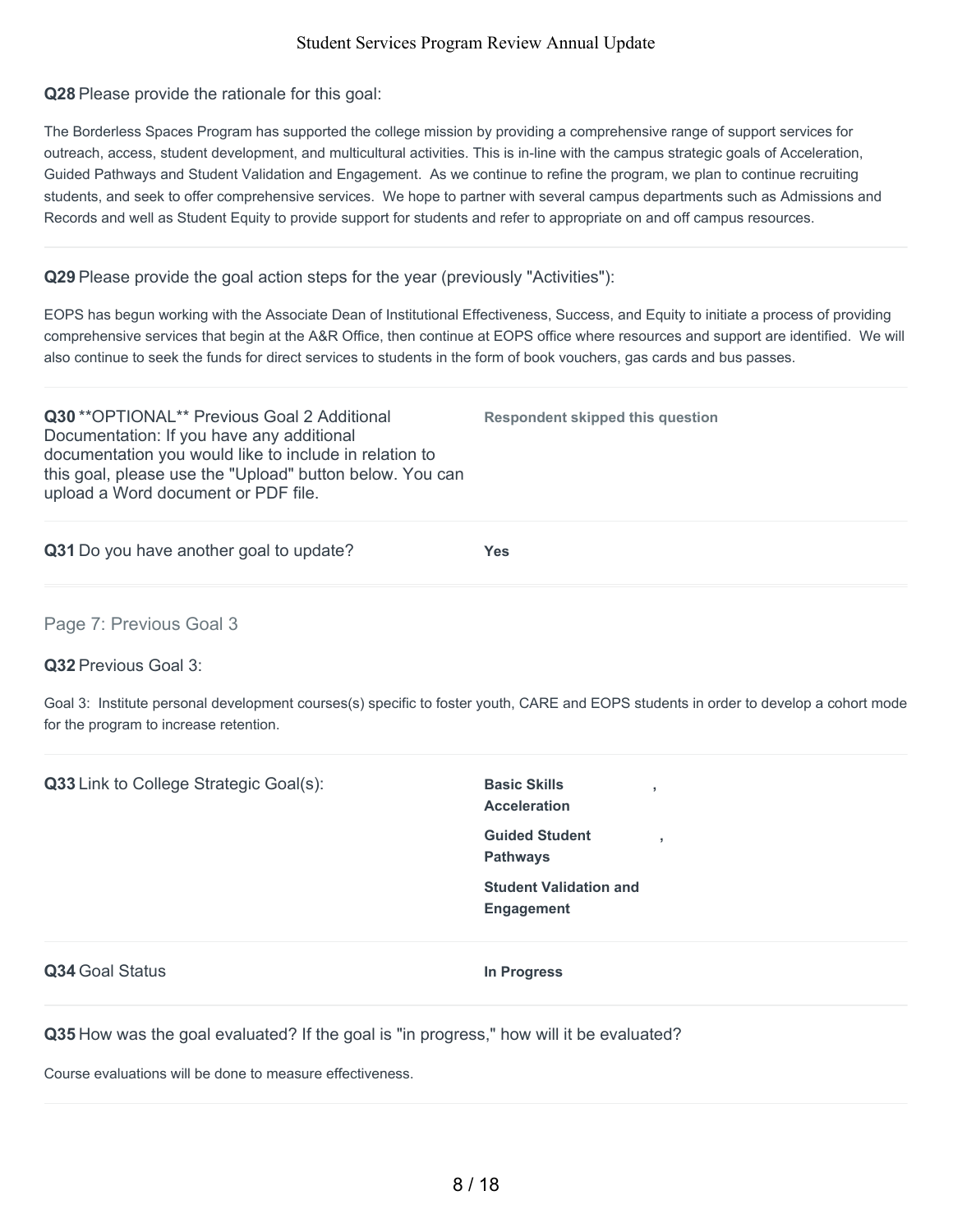**Q36** Please provide the rationale for this goal:

This will creatively address how to serve students effectively with limited staffing. This aligns with the Areas of Focus for Student Access, Acceleration, Guided Pathways, Student Validation and Engagement. Success will be measured by at least one course being approved and added to the class schedules for summer 2019.

**Q37** Please provide the goal action steps for the year (previously "Activities"):

For summer 2019, the goal will be for an EOPS counselor to teach a personal development class in order to develop a cohort model for the new students entering the program. We have been working with the Dean and Chair of the Counseling Department in order to offer a one unit course and will be developing spring 2019.

**Respondent skipped this question**

**Q38** \*\*OPTIONAL\*\* Previous Goal 3 Additional Documentation: If you have any additional documentation you would like to include in relation to this goal, please use the "Upload" button below. You can upload a Word document or PDF file.

**Q39** Do you have another goal to update? **Yes**

Page 8: Previous Goal 4

**Q40** Previous Goal 4:

Goal 4: Work with administration to support and institutionalize effective counseling and leadership staffing levels within EOPS.

| <b>Q41</b> Link to College Strategic Goal(s): | <b>Basic Skills</b><br>$\overline{\phantom{a}}$<br><b>Acceleration</b> |
|-----------------------------------------------|------------------------------------------------------------------------|
|                                               | <b>Guided Student</b><br>$\overline{\phantom{a}}$<br><b>Pathways</b>   |
|                                               | <b>Student Validation and</b><br><b>Engagement</b>                     |
| Q42 Goal Status                               | <b>Completed</b>                                                       |
|                                               |                                                                        |

**Q43** How was the goal evaluated? If the goal is "in progress," how will it be evaluated?

N/A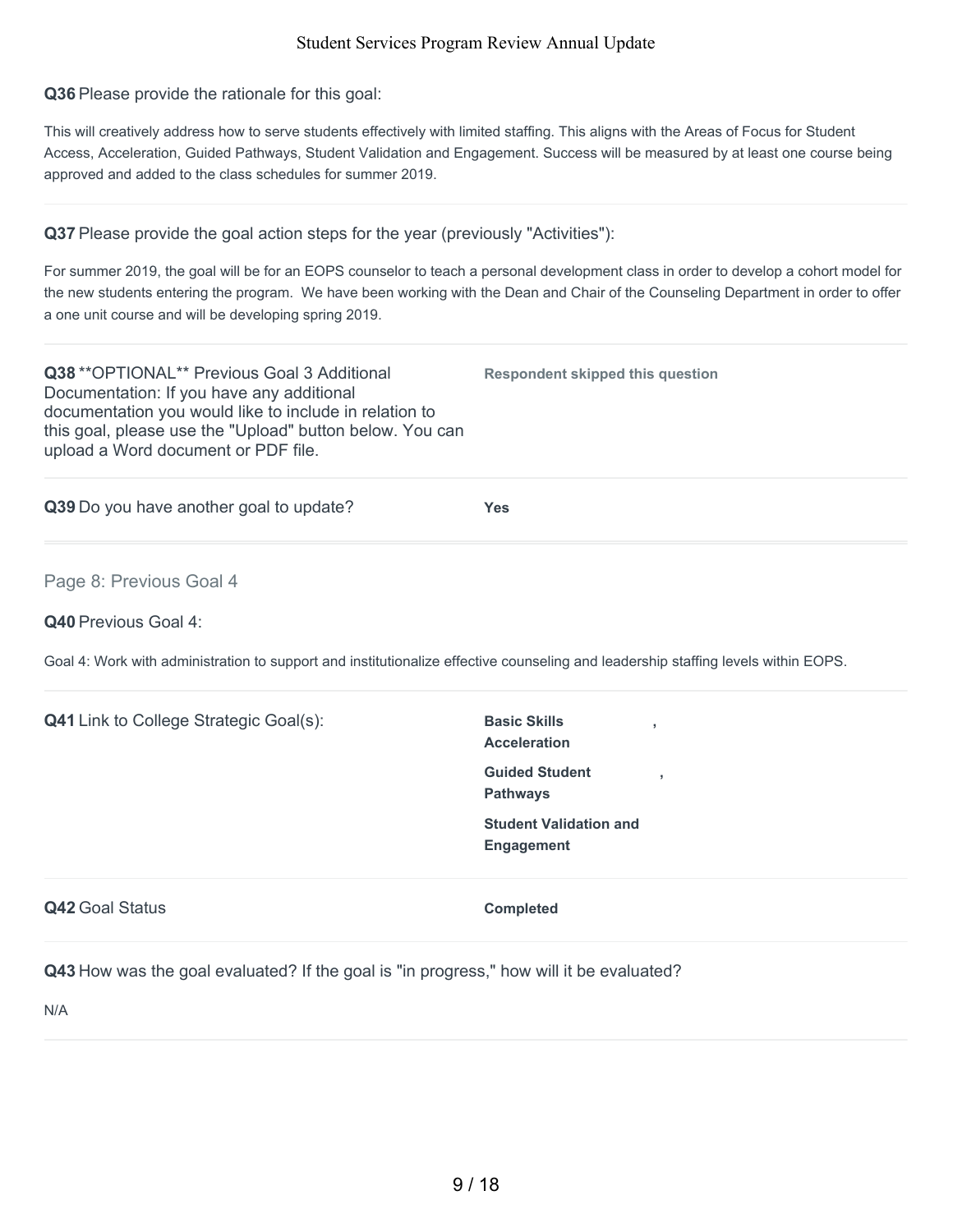**Q44** Please provide the rationale for this goal:

The positions hired have supported and provided leadership for EOPS, CARE, NextUP/CAFYES, Borderless Spaces and UP! A new Fulltime EOPS Counselor was hired as well and a Program Specialist and Student Services Specialist as well as an Associate Dean of Student Services and Special Programs. These position will continue to support the college mission by providing a comprehensive range of support services for outreach, access, student development, and multicultural activities

# **Q45** Please provide the goal action steps for the year (previously "Activities"):

This goal will be deleted next program cycle.

| Q46 ** OPTIONAL** Previous Goal 4 Additional<br>Documentation: If you have any additional<br>documentation you would like to include in relation to<br>this goal, please use the "Upload" button below. You can<br>upload a Word document or PDF file. | <b>Respondent skipped this question</b> |
|--------------------------------------------------------------------------------------------------------------------------------------------------------------------------------------------------------------------------------------------------------|-----------------------------------------|
| Q47 Do you have another goal to update?                                                                                                                                                                                                                | No                                      |
| Page 9: Previous Goal 5                                                                                                                                                                                                                                |                                         |
| Q48 Previous Goal 5:                                                                                                                                                                                                                                   | <b>Respondent skipped this question</b> |
| Q49 Link to College Strategic Goal(s):                                                                                                                                                                                                                 | <b>Respondent skipped this question</b> |
| Q50 Goal Status                                                                                                                                                                                                                                        | <b>Respondent skipped this question</b> |
| Q51 How was the goal evaluated? If the goal is "in<br>progress," how will it be evaluated?                                                                                                                                                             | <b>Respondent skipped this question</b> |
| Q52 Please provide the rationale for this goal:                                                                                                                                                                                                        | <b>Respondent skipped this question</b> |
| Q53 Please provide the goal action steps for the year<br>(previously "Activities"):                                                                                                                                                                    | <b>Respondent skipped this question</b> |
| Q54 ** OPTIONAL** Previous Goal 5 Additional<br>Documentation: If you have any additional<br>documentation you would like to include in relation to<br>this goal, please use the "Upload" button below. You can<br>upload a Word document or PDF file. | <b>Respondent skipped this question</b> |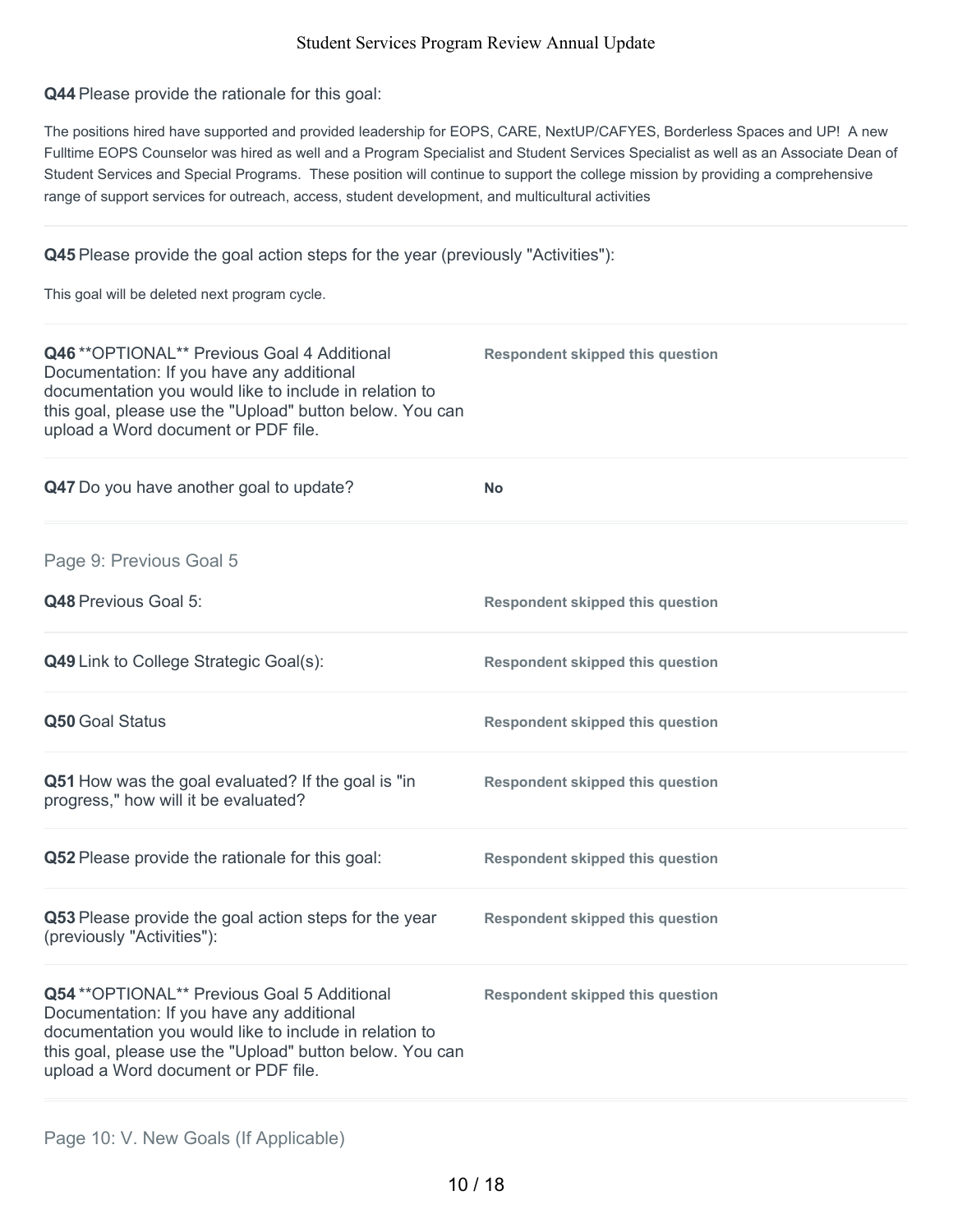| Q55 Would you like to propose any new goal(s)?    | <b>Yes</b>                                                                                                     |
|---------------------------------------------------|----------------------------------------------------------------------------------------------------------------|
| Page 11: New Goal 1                               |                                                                                                                |
| Q56 New Goal 1:                                   |                                                                                                                |
| Create a Categorical Programs Supervisor Position |                                                                                                                |
| <b>Q57</b> Link to College Strategic Goal(s):     | <b>Student Validation and</b><br>$\overline{\phantom{a}}$<br><b>Engagement</b><br><b>Organizational Health</b> |
|                                                   |                                                                                                                |

#### **Q58** Please provide the rationale for this goal:

The Associate Dean of Student Service and Special Programs has 3 areas to oversee: DSPS; CalWORKs; and EOPS (which encompases, NextUP, UP, Borderless Spaces, CARE). DSPS, CalWORKs, EOPS, CARE and NextUP are all state funded and require a great deal of communication, training, etc. from the state. Oversight at that level requires a tight grasp of state updates and changes in policy, budgets, deadlines, reports, etc. Although there is some overlap in the students in these three programs, there can be an upwards of 2-3000 students participating all together. Our students are can be the most vulnerable can use the most support. This support comes in many ways including the common benefits receive including:

- Counseling services
- Access to resources
- Advocacy
- Structured support
- Priority Enrollment

Some of the programs provide monetary support and accommodations in the classroom and exams.

A Categorical Programs Supervisor Position would help in the following ways:

● Better communication between the Associate Dean and each program by helping field questions, information flow, etc. through phone and email.

- Keeping track meetings, events, trinings, deadlines, etc. through a comprehensive calendar system.
- Assistance in researching new funding opportunities and expansion of program services (i.e. Fresh Success program for CalFresh Recipients through EOPS, support for the Workability Grant III through DSPS)
- Support for program expansion such as expanding EOPS Services to better serve Dream Students as they enter Cuyamaca College.
- Support for worksday issues and payroll/HR concerns
- Help centralize collaborative projects, services and support for the categorical programs.

This position would ultimately help the students we work with in several ways;

- Centralize the Categorical programs support in one area.
- Create a coordinated area for communication with the campus regarding categorical student concerns and situations (i.e. faculty,

CAPS, Student Affairs, etc.)

- Help to create more programs, workshops, for students
- A more structured effort to recruit students into the our programs
- A better approach to advertise oupr programs and services to students
- Create a database to track students, programs, etc.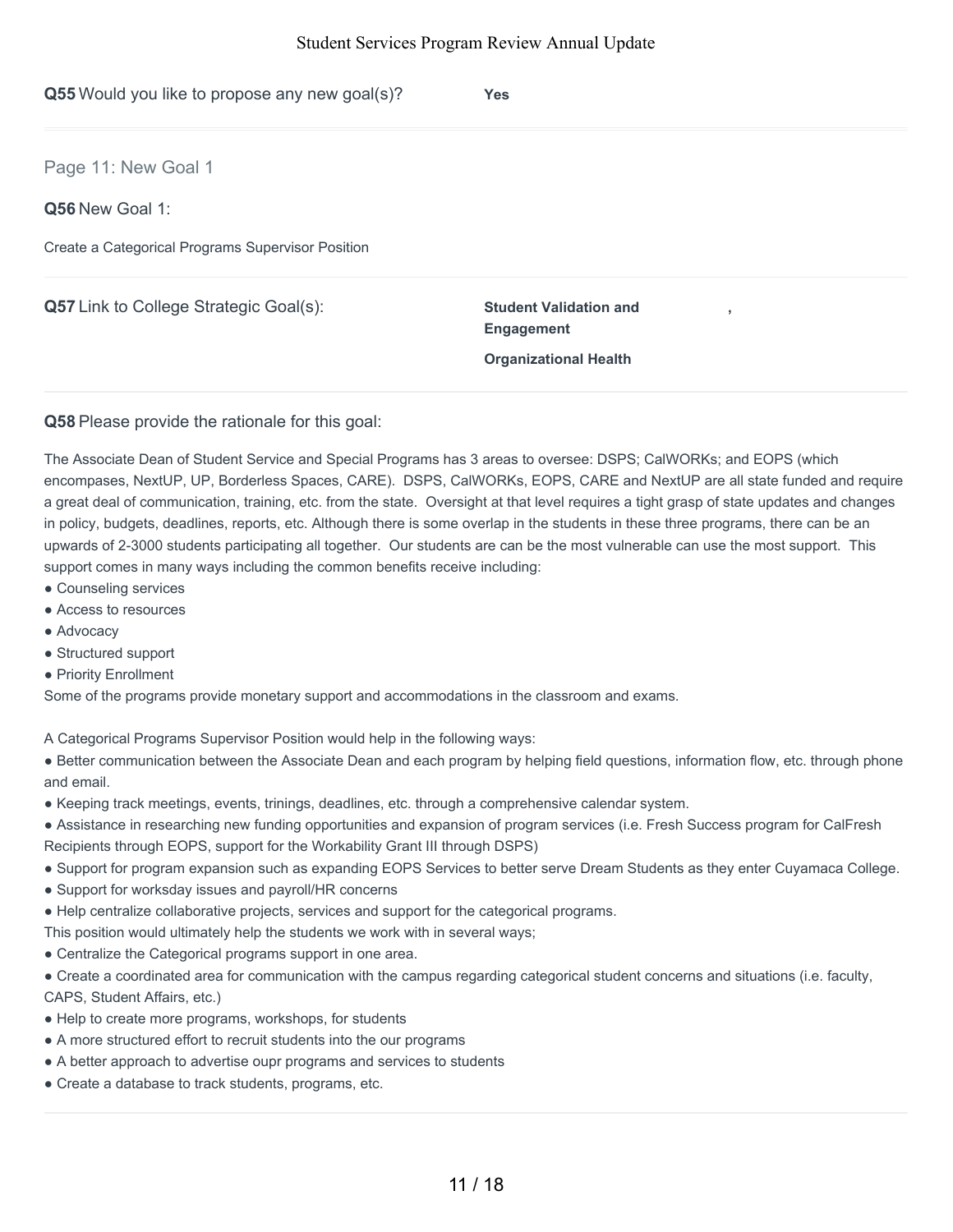**Q59** Please provide the goal action steps for the year (previously "Activities"):

Submit staffing request form

**Q60** How will the goal be evaluated?

N/A

**Q61** \*\*OPTIONAL\*\* New Goal 1 Additional Documentation: If you have any additional documentation you would like to include in relation to this goal, please use the "Upload" button below. You can upload a Word document or PDF file.

### **2018-19 Classified Position Request Form - Categorical Programs Supervisor.pdf(311.3KB)**

| Q62 Do you have another new goal?                                           | <b>Yes</b>                                              |
|-----------------------------------------------------------------------------|---------------------------------------------------------|
| Page 12: New Goal 2                                                         |                                                         |
| Q63 New Goal 2:                                                             |                                                         |
| Permanent support position for Foster Youth (UP!, Next UP/CAFYES, Programs) |                                                         |
| <b>Q64</b> Link to College Strategic Goal(s):                               | <b>Student Validation and</b><br>×<br><b>Engagement</b> |
|                                                                             | <b>Organizational Health</b>                            |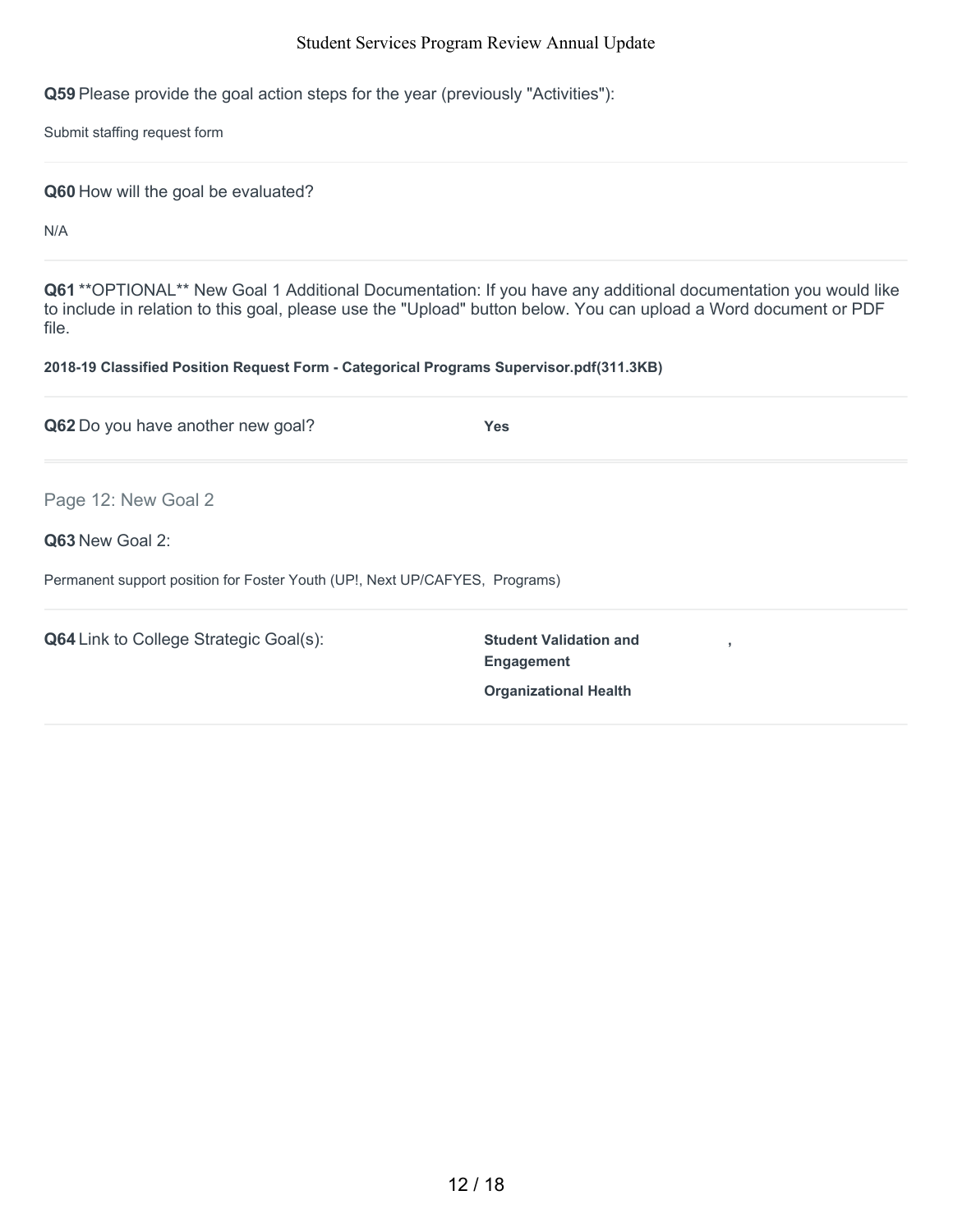## **Q65** Please provide the rationale for this goal:

Cuyamca College has a proven record in its support for current and former foster youth. As services were being created across the state, EOPS at Cuyamaca created the UP! program, which has mostly been been financially sustained by donations, small levels of college and district support. The program has and continues to support foster youth, as well as students with food and housing insecurities. Four years ago the state Chancellor's Office created the CAYFES/ NextUp Program. NextUp provides eligible current and former foster youth students with "above and beyond" services to help them overcome the extra obstacles that inhibit the completion of an associate's degree, certificate, or four year transfer. Eligibility is in part defined as to the age when students began receiving services from the state. Therefore making a clear distinction between UP! and NexNextUP students. NextUp started as 3 year pilot and Cuyamaca College was selected to participate. In order to remain fully funded after the initial 3 years we needed to serve a target number of students (as defined by our program proposal). Since we did not meet our target, we received a cut in program funds. Our current program numbers have been small - 16 in fall 2017-spring 2018, with a capacity to serve 40 students. We were forced to give up a full time counselor coordinator and redistribute program leadership to a full time EOP Counselor who coordinates part time. The UP! Program is run by an adjunct counselor as well. but the need is great because of this specific population of students. A full time classified position working with all former foster youth would be a huge benefit to this population of students in the following ways:

● Recruitment of students - this population of students requires a certain level of specialized/personalized recruitment. This position could the "face" of foster youth programs and services at Cuyamaca College, working with high schools, counselors and community agencies, to identify potential students.

• Campus liaison - There are many layers of public and private support throughout the city, county, region, and state. Having someone who could attend events, training, workshops, etc. would help counselor coordinators to help support students on campus and in the office.This in turn would be a great way to connect students with campuswide, and local community resources.

● College Collaborations - This position could coordinate resources on campus through the Admissions and Registration Office, as well as Financial, Outreach, etc.

● Streamline the coordination of budgets, reports, etc. for both programs and identify potential problems and concerns.

• Create programs, events, etc, in line with program goals and to directly benefit students and help to retain them in our programs and at Cuyamaca.

### **Q66** Please provide the goal action steps for the year (previously "Activities"):

Submit staffing request form.

### **Q67** How will the goal be evaluated?

N/A

**Q68** \*\*OPTIONAL\*\* New Goal 2 Additional Documentation: If you have any additional documentation you would like to include in relation to this goal, please use the "Upload" button below. You can upload a Word document or PDF file.

#### **2018-19 Classified Position Request Form - Program Specialst Foster Youth.pdf(327KB)**

Page 13: VI. Resources Needed to Fully Achieve Goal(s)

**Q69** Is the program requesting resources this year to achieve this goal? **Yes**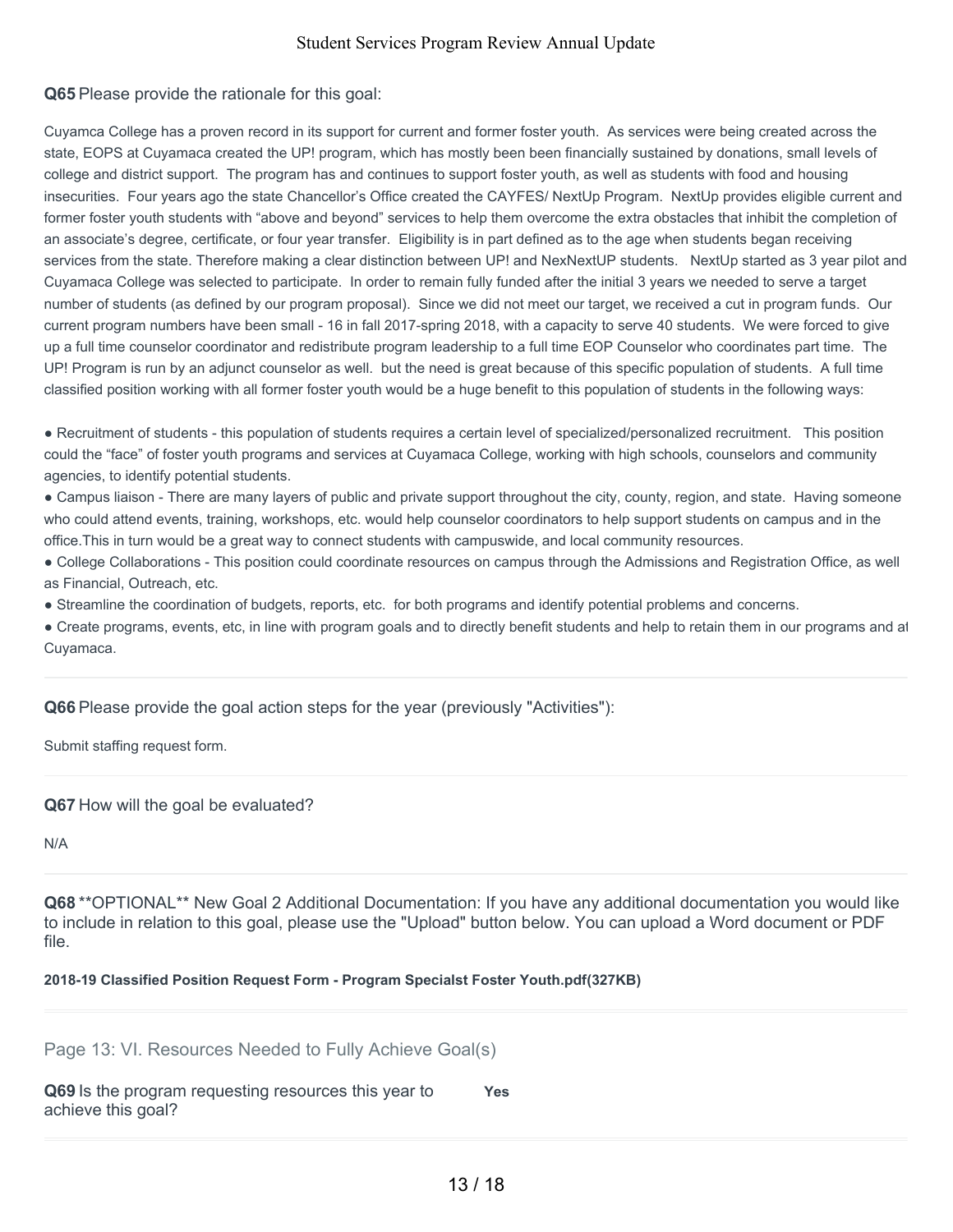**Q70** Are you requesting one or more faculty positions to achieve this goal? **No Q71** Please remember to complete the Faculty Position Request Form (accessible here, under Staffing Request Information) for this position that you are requesting and upload it using the button below.The Faculty Position Request Form (In Word) can be located here (under Staffing Request Information).Brief Description of the Position Requested: **Respondent skipped this question Q72** Related Program Goal(s): **Respondent skipped this question Q73** Faculty Position Request Upload 1: Please upload the completed faculty request form for the above position using the button below. You can access the Word version of the Faculty Position Request Form here. **Respondent skipped this question Q74** Faculty Position Request 2 (if applicable): Please remember to complete the Faculty Position Request Form (accessible here, under Staffing Request Information) for this position that you are requesting and upload it using the button below.The Faculty Position Request Form (In Word) can be located here (under Staffing Request Information).Brief Description of Position Requested: **Respondent skipped this question Q75** Related Program Goal(s): **Respondent skipped this question Q76** Faculty Position Request Upload 2: Please upload the completed faculty request form for the above position using the button below. You can access the Word version of the Faculty Position Request Form here. **Respondent skipped this question Q77** Are you requesting one or more classified positions to achieve this goal? **Yes** Page 14: V. Faculty Resource Needs Page 15: Faculty Position Request(s) Page 16: VI. Classified Staff Resource Needs

Page 17: Classified Staff Position Request(s)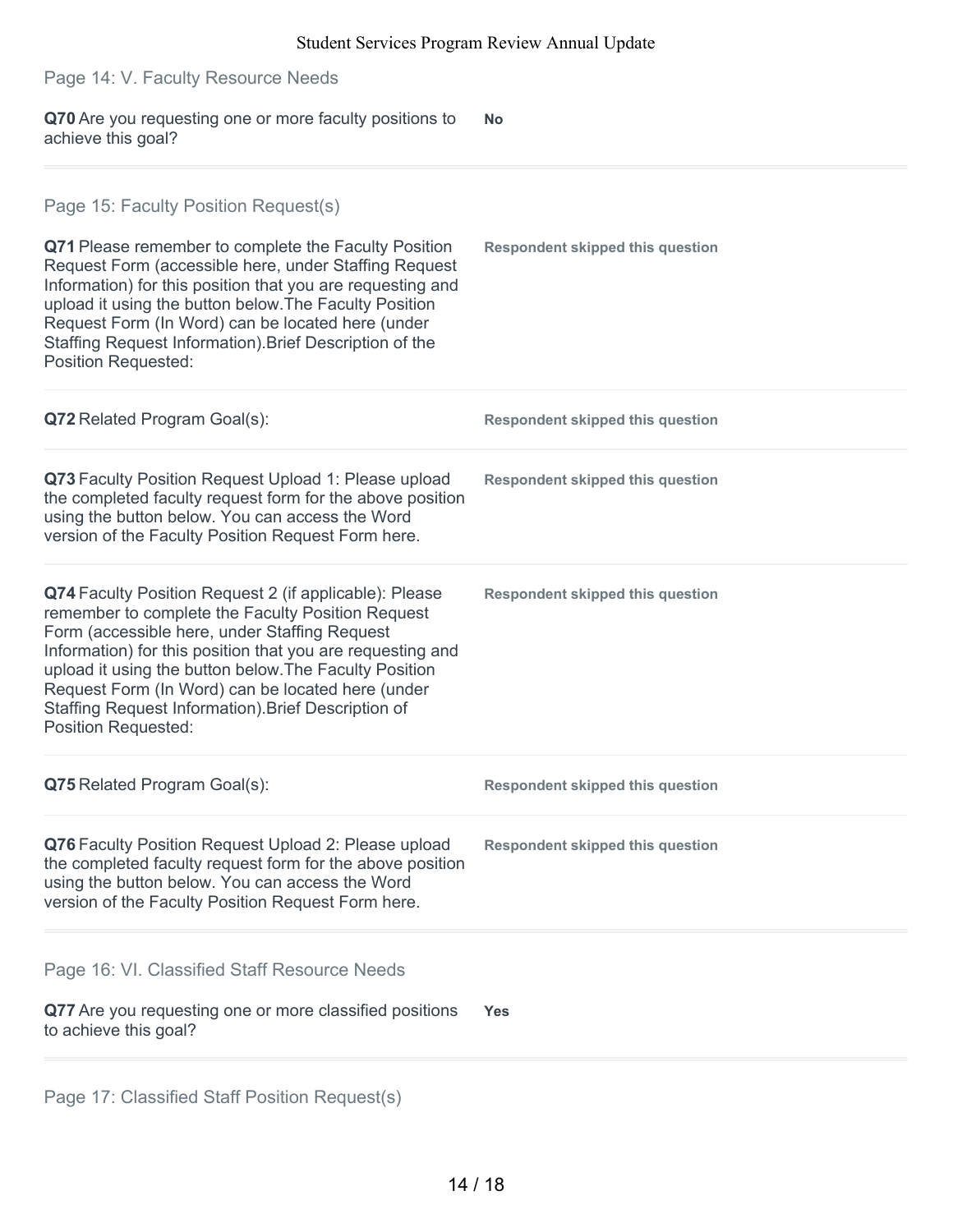**Q78** Classified Staff Position Request 1: Please remember to complete the Classified Staff Position Request Form (accessible here, under Staffing Request Information) for this position you are requesting.Brief Description of Position Requested:

EOPS Student Services and Special Programs Manager

● Supervise, train and direct staff; schedule and assign work; participate in screening processes of hiring procedures for all categorical programs.

● Serve as liaison with community agencies, organizations and educational institutions regarding students eligible for programs.

● Supervise, evaluate, and train assigned staff. Assign and review work; determine staffing requirements and establish workloads;

● Compile, prepare, evaluate, annual budgets and requisitions as needed. Submit appropriate payroll information for all academic and classified staff.

● Supervise reports of all related to personnel, and students required of the office, including collection and maintenance of student related data and records, for State mandated MIS reporting requirements, etc.

### **Q79** Classified Staff Position 1 Related Program Goal(s):

New Goal 1

**Q80** Classified Staff Position 1 Request Upload: Please upload a completed Classified Position Request Form for this request using the button below. You can access the Word version of the Classified Position Request Form here.

#### **2018-19 Classified Position Request Form - Categorical Programs Supervisor.pdf(311.3KB)**

**Q81** \*\*\*OPTIONAL\*\*\*Please use the button below to upload the position classification description (obtained from HR).

### **Categorical Programs Supervisor Job Description.pdf(16.4KB)**

**Q82** Classified Staff Position Request 2: Please remember to complete the Classified Staff Position Request Form (accessible here, under Staffing Request Information) for each position you are requesting.Brief Description of Position Requested:

#### Program Specialist –Foster Youth

The program specialist is responsible for supporting former and current foster youth in their educational pathways at Cuyamaca College. The program specialist will assist current and potential NextUP/UP! participants with the process of admissions and matriculating into the higher education environment. Assist with arrangements for housing, job placement and other community support needs for students. Assist with program evaluations, EOPS and financial aid eligibility, database management of student records, files, and tracking program requirements. The program specialist for foster youth will be responsible for district accounting records, purchasing, travel reimbursements, and district and chancellor's office reporting requirements.

**Q83** Classified Staff Position 2 Related Program Goal(s):

New Goal 2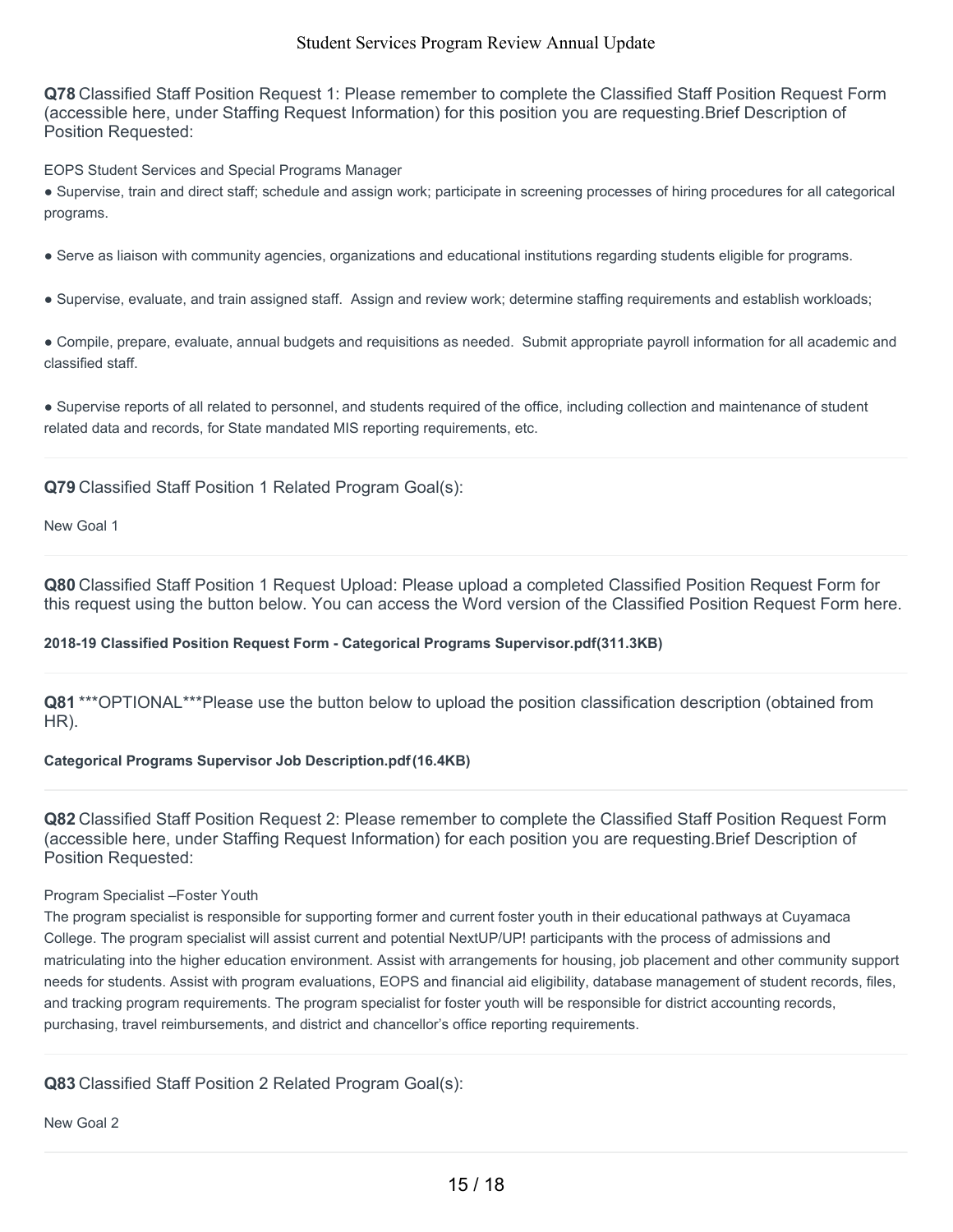**Q84** Classified Staff Position Request 2 Upload: Please upload a completed Classified Position Request Form for this request using the button below. You can access the Word version of the Classified Position Request Form here.

#### **2018-19 Classified Position Request Form - Program Specialst Foster Youth.pdf(327KB)**

**Q85** \*\*\*OPTIONAL\*\*\*Please use the button below to upload the position classification description (obtained from HR).

#### **Program Assistant - CAFYES 2017.pdf (272.1KB)**

### Page 18: VII. Technology Resource Needs

**Q86** Are you requesting technology resources to achieve **No** this goal?

# Page 19: Technology Request(s)

| Q87 Technology Request 1: Please remember to<br>complete a Technology Request Form for each request<br>you are submitting. You can access the online<br>Technology Request Form here: Technology Request<br>Form | Respondent skipped this question |
|------------------------------------------------------------------------------------------------------------------------------------------------------------------------------------------------------------------|----------------------------------|
| Q88 Technology Request 2: Please remember to<br>complete a Technology Request Form for each request                                                                                                              | Respondent skipped this question |

you are submitting. You can access the online Technology Request Form here: Technology Request Form

### Page 20: VIII. Perkins and Strong Workforce Resource Needs

### Page 21: Perkins Request and Strong Workforce

request process/cycle.

| Q90 Perkins Request and Strong Workforce 1: Please<br>remember to complete the Perkins Request Form and<br>submit it via the annual Perkins/Strong Workforce<br>request process/cycle. | <b>Respondent skipped this question</b> |
|----------------------------------------------------------------------------------------------------------------------------------------------------------------------------------------|-----------------------------------------|
| <b>Q91</b> Perkins Request and Strong Workforce 2: Please<br>remember to complete the Perkins Request Form and<br>submit it via the annual Perkins/Strong Workforce                    | Respondent skipped this question        |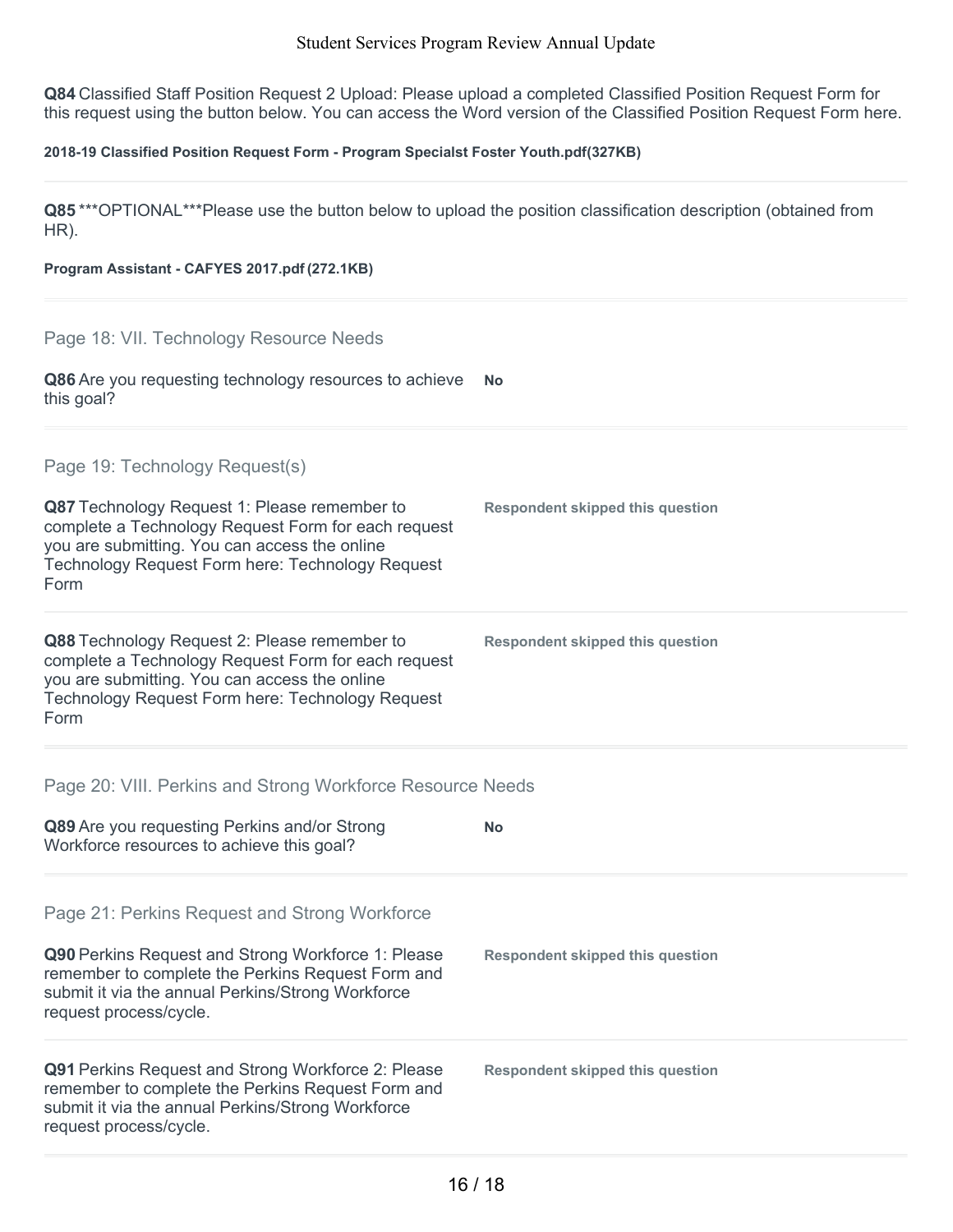| Page 22: IX. Supplies/Equipment Resource Needs                                                                                                                                                                                  |                                         |
|---------------------------------------------------------------------------------------------------------------------------------------------------------------------------------------------------------------------------------|-----------------------------------------|
| Q92 Are you requesting supplies and/or equipment<br>resources to achieve this goal?                                                                                                                                             | <b>No</b>                               |
| Page 23: Supplies/Equipment Request(s)<br>Q93 Supplies/Equipment Request 1: In the boxes below<br>please provide information on your request.<br>Supplies/Equipment requests will be considered on a<br>one-time funding basis. | <b>Respondent skipped this question</b> |
| Q94 Supplies/Equipment Documentation 1: Please<br>upload any supplies/equipment quotes or additional<br>documentation for this request.                                                                                         | <b>Respondent skipped this question</b> |
| Q95 Supplies/Equipment Request 2: In the boxes below<br>please provide information on your request.<br>Supplies/Equipment requests will be considered on a<br>one-time funding basis.                                           | <b>Respondent skipped this question</b> |
| Q96 Supplies/Equipment Documentation 2 : Please<br>upload any supplies/equipment quotes or additional<br>documentation for this request.                                                                                        | <b>Respondent skipped this question</b> |
| Page 24: X. Facilities Resource Needs                                                                                                                                                                                           |                                         |
| Q97 Are you requesting facilities resources to achieve<br>this goal?                                                                                                                                                            | <b>No</b>                               |
| Page 25: Facilities Request                                                                                                                                                                                                     |                                         |
| Q98 Facilities Request 1: Please provide the information<br>below and remember to complete a Facilities Request<br>Form accessible here: Facilities Request Form                                                                | <b>Respondent skipped this question</b> |
| Q99 Facilities Request 2: Please provide the information<br>below and remember to complete a Facilities Request<br>Form, accessible here: Facilities Request Form                                                               | <b>Respondent skipped this question</b> |
| Page 26: XI. Professional Development Resource Needs                                                                                                                                                                            |                                         |
| Q100 Are you requesting professional development<br>resources to achieve this goal?                                                                                                                                             | <b>No</b>                               |
|                                                                                                                                                                                                                                 |                                         |